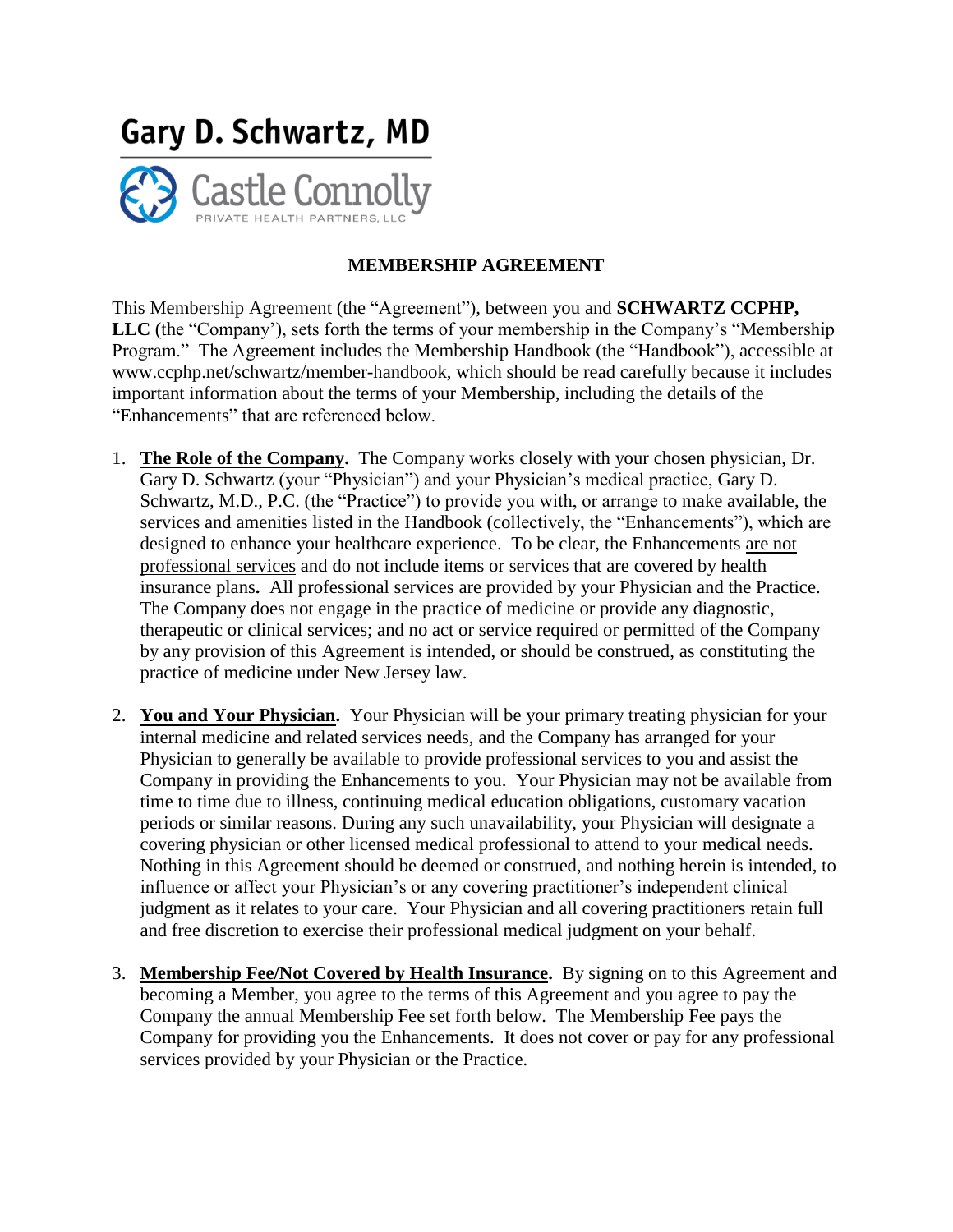Because all professional services are performed by your Physician and the Practice, the Practice will separately bill you or your health insurance plan for their professional services. The Practice currently participates with select health insurance plans, including Medicare, and where applicable, accepts payment from those plans as payment in full for professional services, subject to applicable deductibles, copayments and coinsurance.

You agree not to submit to your health insurer or health plan any bill, invoice or claim for reimbursement or payment with respect to the Membership Fee. You also agree that this Agreement is a service contract and not a contract of insurance. You acknowledge that you may, however, in your discretion, submit the Membership Fee for reimbursement to any flexible spending account, health reimbursement account, or medical savings account of your employer in which you participate, but that the Company makes no representation that any part of the Membership Fee will qualify to be reimbursed from any such account.

Your annual Membership Fee is **\$1,800**. You may pay the Membership Fee in one annual payment, or two (bi-annual) payments, or quarterly, or monthly. Payments can be made to the Company by bank account or credit card. You will select your method and timing of payment in the Payment Information section of this Agreement, below. Certain processing fees, as outlined in the Payment Information section, will apply.

The Company reserves the right to change the Membership Fee at the start of any Renewal Year (defined below), following at least thirty (30) days' advance written notice.

4. **Term and Termination.** The initial term of this Agreement will begin on the "Effective Date," which is the date on which your Membership Services begin pursuant to this Agreement, as confirmed by the Company following its receipt of a copy of the Agreement executed by you and your Membership Fee; provided that upon the Company's receipt of the executed Agreement and the Membership Fee, the Company retains the option, in its sole discretion, not to confirm the effectiveness of this Agreement (e.g., due to limitations on the number of Members) and to return your Membership Fee payment to you.

Unless this Agreement is otherwise terminated as provided herein, the initial term of this Agreement will be for one (1) year, commencing on the Effective Date (the "Initial Year"), and the Agreement will automatically renew for successive one (1) year periods (each, a "Renewal Year"), unless either party notifies the other party in writing, not less than thirty (30) days' prior to the expiration of the Initial Year or a Renewal Year (as applicable) of that party's desire not to renew this Agreement.

Unless the Agreement is sooner terminated, the Company will bill you for any Renewal Year before the beginning of that year. You agree to pay the Membership Fee for each Renewal Year (or pay the initial installment for that year, as applicable) within thirty (30) days following invoicing. Failure to pay the invoiced amount in a timely manner may result in termination of this Agreement.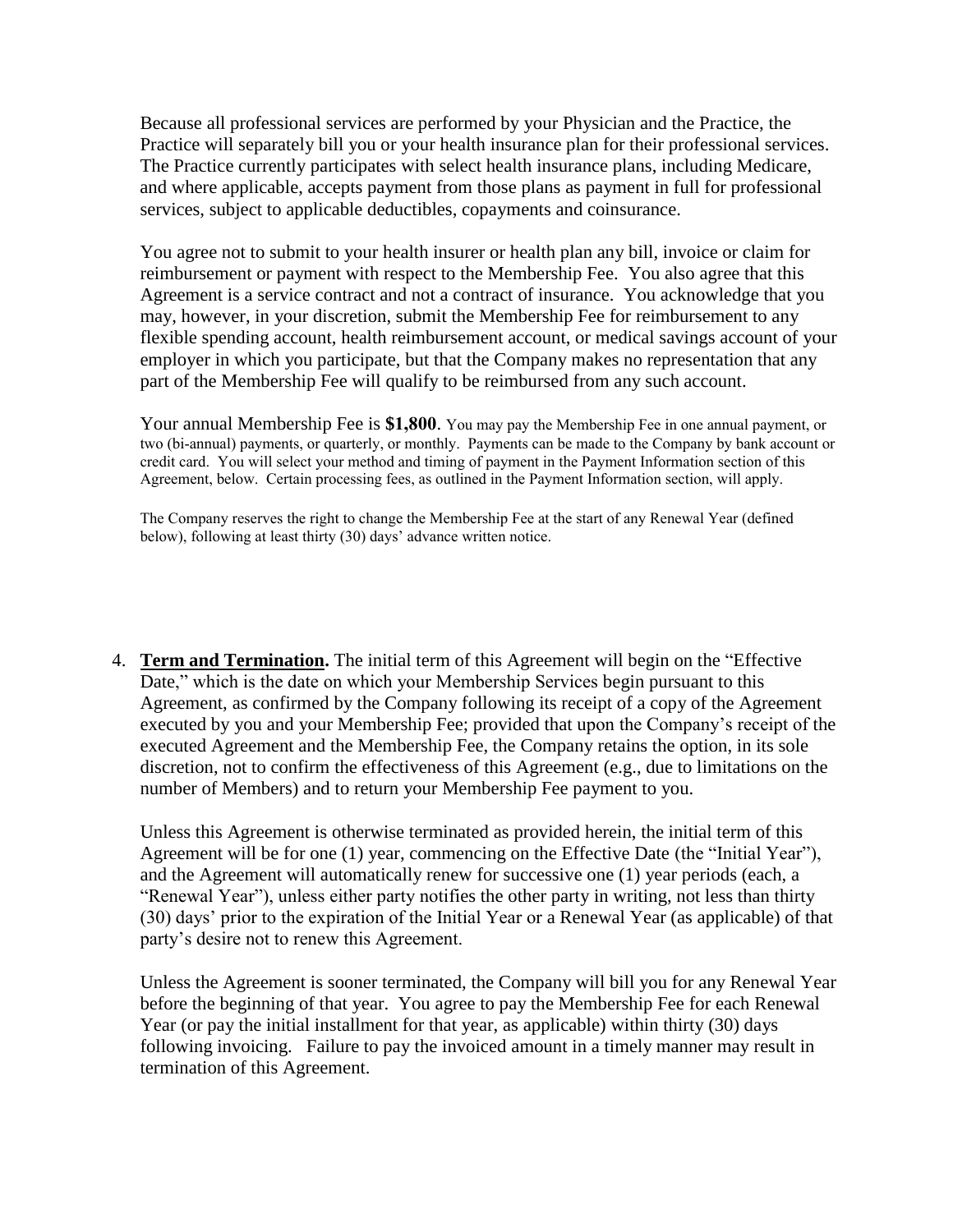Either party may also terminate this Agreement at any time for any reason upon thirty (30) days' prior written notice to the other party, delivered in the manner set forth in Section 4 of the Additional Terms section of the Handbook. If you terminate this Agreement, you will be refunded the pro-rata portion of any paid portion of your annual Membership Fee, minus an administrative fee of two hundred dollars (\$200) ("Administrative Fee"). Except as provided below, if the Company terminates this Agreement, you will be refunded the pro-rata portion of any paid portion of your annual Membership Fee, and no Administrative Fee will be due. Any pro-rated refund will be based on the number of days remaining in your Membership term (or payment period, as applicable). In the event of your death, this Agreement will immediately terminate. The Company may also terminate this Agreement immediately upon written notice to you, in the event your Physician becomes unavailable due to illness, death or disability, you agree that you will not be entitled to a refund of any portion of the Membership Fees previously paid by you. However, in the event that your Physician becomes unavailable for an extended period of time, the Company may seek to identify a replacement Physician as your Physician (at least temporarily) and not terminate this Agreement, in which case you will be entitled to terminate the Agreement and obtain a prorated refund as provided above.

[Remainder of Page Intentionally Left Blank]